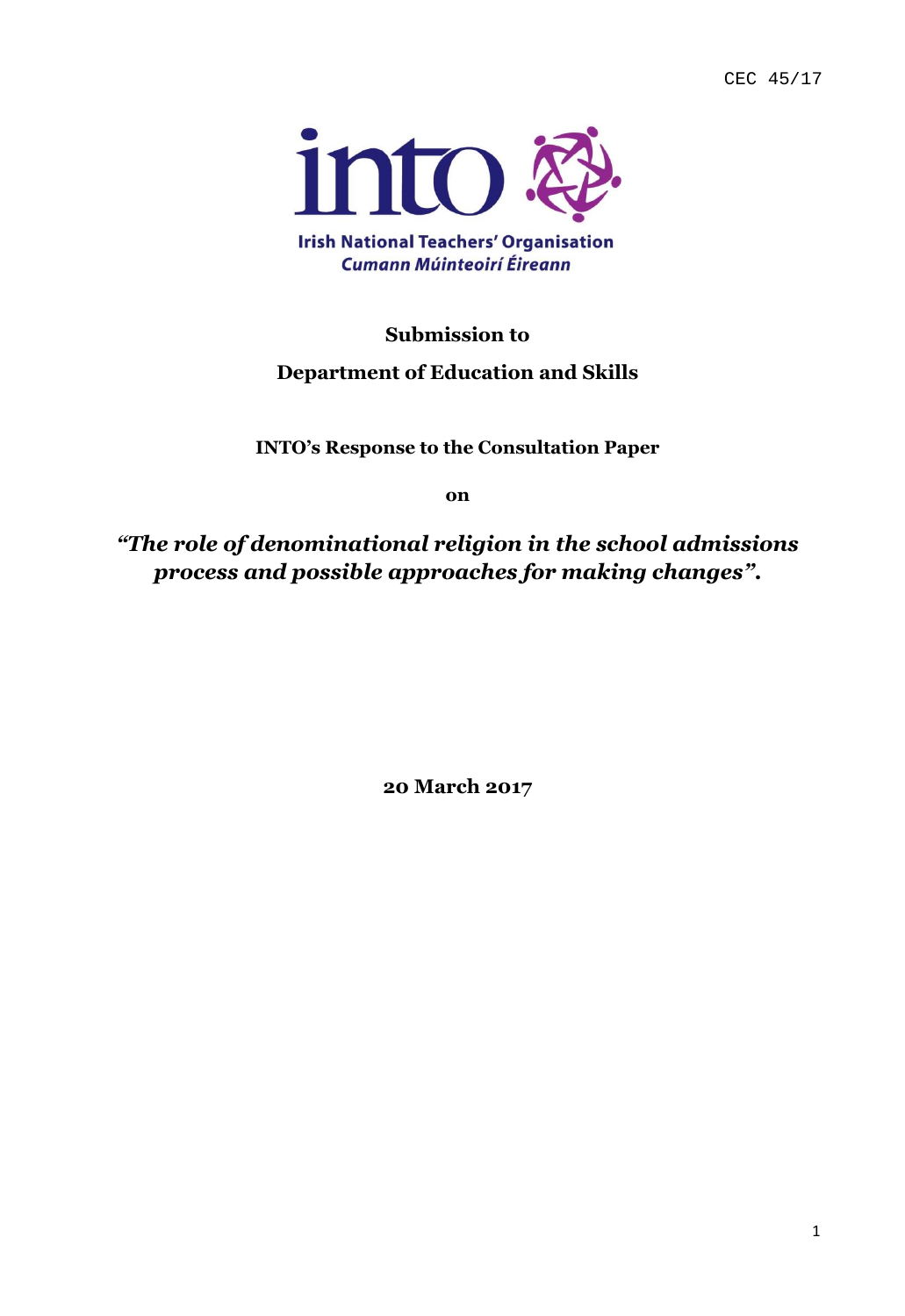## **INTO's Response to the Consultation Paper on** *"The role of denominational religion in the school admissions process and possible approaches for making changes"***.**

### **Introduction:**

By way of background, INTO has a longstanding and solidly held position in favour of promoting inclusivity in primary schools including supporting a variety of measures to achieve this. INTO members continue to be to the forefront in accommodating pupils of diverse beliefs/faiths and none and in facilitating a range of religious/other events/sacraments. In this regard, the INTO's submission to the Forum on Pluralism and Patronage [7 June 2011] highlighted *"the length to which many teachers, particularly principals, had gone to provide a school place for every child, to be inclusive and to work to the limits of existing regulations"*.

The INTO also stated in its submission to the Forum on Pluralism and Patronage [7 June 2011] that *"the state should engage in discussions with all the education partners to devise a common enrolment procedure for all schools and provide for a common enrolment form to be used in all schools".* In addition, the INTO's submission argued that *"There is a need to examine the provisions of the Equal Status Act (2000), specifically Section 7.3(c), which allows schools to discriminate on religious grounds in enrolling students……"* and the Organisation called for *" ….this provision* [to]*.....be deleted from the legislation"*.

These views were reiterated by the INTO in its submission in response to the report of the Forum on Pluralism and Patronage – titled "INTO Submission on Promoting Greater Inclusiveness in Primary Schools" (November, 2013). In this submission the INTO stated that *"modern Irish society is increasingly multi-cultural, multi-racial, multi-belief and multi-lingual. Exclusive focus on the provision of primary schooling on the grounds of adherence to a particular belief or faith alone risks ignoring the need to ensure that schools are both socially and culturally inclusive"*.

Accordingly, consistent with these long held views, the INTO welcomes the opportunity in this further submission, to support the position outlined in the Consultation paper that:

- *"it is unfair that a non-religious family, or a family of a different religion, living close to their local publicly*funded school finds that preference is given to children of the same religion as the school living some *distance away"* and also
- that *"it is unfair that parents, who might otherwise not do so, feel pressure to baptise their children in order to gain admission to the local school".*

### **INTO's General Response to the Consultation Paper:**

The INTO continues to maintain that the repeal of section 7(3)(c ) of the Equal Status Acts, [2000-2015] is central to any consideration of other legislative change in the matter of drafting admissions/enrolment policies. Section 7(3)(c) has two important aspects which have a direct bearing on how enrolment policies operate – the section states that *"An educational establishment does not discriminate…..where the establishment is a school …. and the objective of the school is to provide education in an environment which promotes certain religious values, it* **[1]** *admits persons of a particular religious denomination in preference to others or* **[2]** *it refuses to admit as a student a person who is not of that denomination and, in the case of a refusal, it is proved that the refusal is essential to maintain the ethos of the school"* (emphasis and numbers added)*.*

The key concern for INTO is that section 7(3)(c ) runs completely counter to the objective of promoting inclusion for children of diverse beliefs and none. Continuing to allow denominational schools to prefer pupils of their own denomination – whether within or outside the catchment area – or to retain the right to refuse children not of the school's denomination, is without doubt discriminatory and is unnecessarily perpetuating differences in the treatment of children on the basis of their beliefs and in terms of their entitlement to be admitted to a particular school. This is unacceptable to INTO.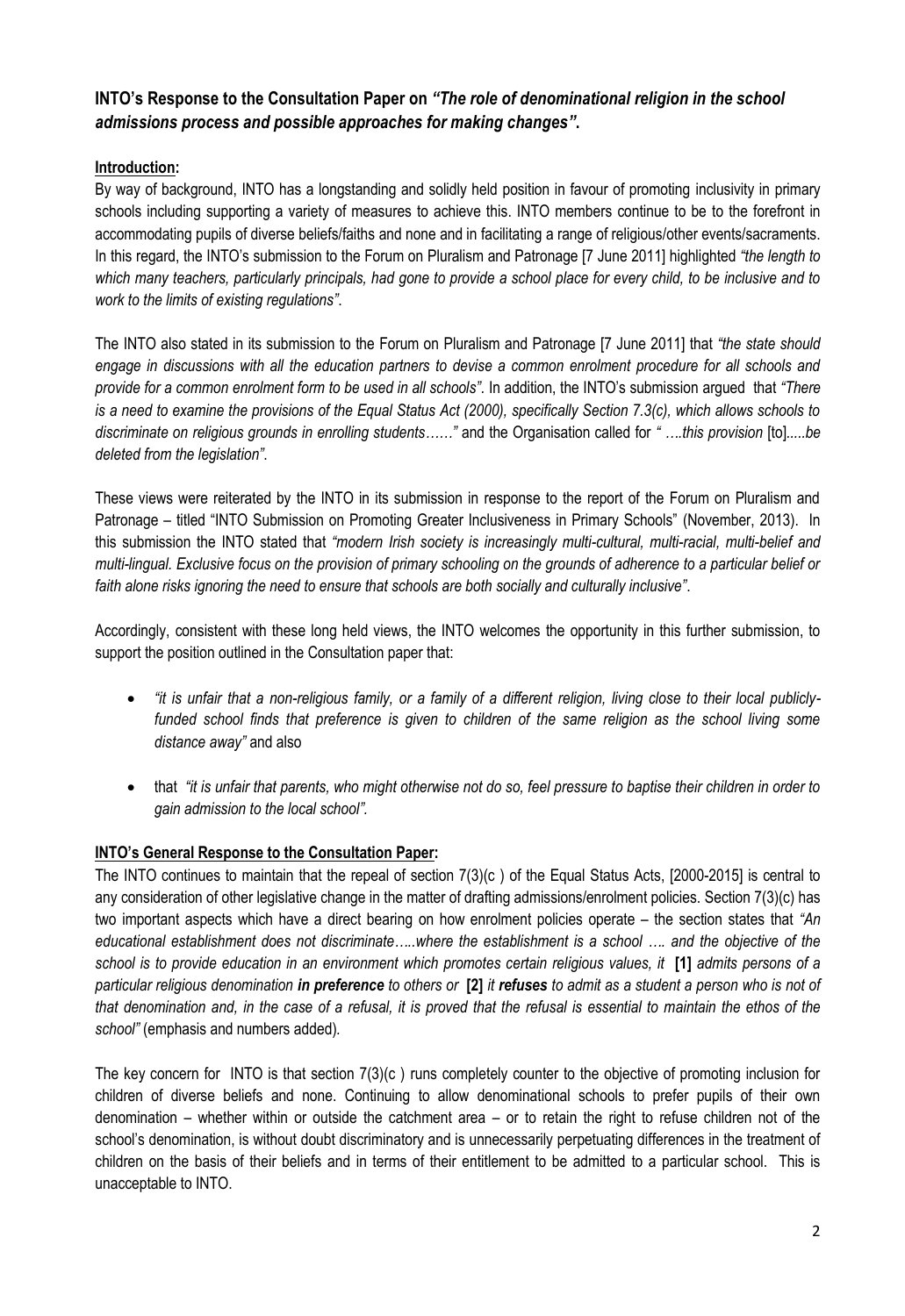Furthermore, the INTO does not accept that there should be differences in approach – in terms of the inclusion of children of diverse beliefs and none – between schools which have places and those schools which are deemed to be oversubscribed – the latter of which comprise in or around 20% of all primary schools. The statistic referred to is based on information obtained from the Economic and Social Research Institute (ESRI) report "Adapting to Diversity: Irish Schools and Newcomer Students" (2009). In this regard, the INTO notes the proposal in the consultation paper that any proposed changes in relation to admissions will *"only apply in respect of oversubscribed schools"* and that in respect of all other schools (ie schools which are not oversubscribed) "following the enactment of the Admissions Bill - schools *will be required to admit every child who applies"* (c/f consultation paper). Therefore schools which have places will be statutorily obliged to admit all pupils, irrespective of denomination and ethos considerations. At the same time, it is being proposed that the minority of primary schools which are deemed to be oversubscribed will be entitled, solely on that basis, to give prominence to denomination and ethos factors in their decision making regarding admissions. Surely this is inequitable and will only serve to perpetuate further differences in the treatment of children and unnecessary differences between schools themselves.

The INTO further notes the proposal in the consultation paper that changes will be made in the first instance to the primary school system and the INTO has no difficulty with this approach.

In light of the foregoing and in response to the 4 approaches now being proposed by Minister for Education & Skills, Mr Richard Bruton T.D, the following is the INTO's position:

#### **Option 4**:

Consistent with our previously held position, the INTO favours option 4, and within 4, sub-option (i) - ie an outright prohibition on using religion as a factor in admissions and an outright repeal of section 7(3)(c) of the Equal Status Acts [2000-2015] in respect of publicly-funded primary schools. The INTO is opposed to a piecemeal approach to the matter of repealing section 7(3)(c) in terms of any proposal to retain either the first or second parts of the section. The INTO submits that both aspects of section  $7(3)(c)$  – ie the preference and the refusal provisions, have an equally discriminatory impact. It is the INTO's clear view that both aspects of section 7(3)(c) run counter to the principles of inclusion and both constitute legislative barriers to the equal treatment of children. We therefore urge the Minister to consider the negative and discriminatory impact of 7(3)(c) in its totality and to repeal it entirely and prior to the enactment of the proposed Admissions Bill.

However, the INTO continues to be fully supportive of Section 15(2) of the Education Act, 1998 which provides that Boards of Management must *"uphold, and be accountable to the patron for so upholding, the characteristic spirit of the school as determined by the cultural, educational, moral, religious, social, linguistic and spiritual values and traditions which inform and are characteristic of the objectives and conduct of the school….."*. The statutory definition of characteristic spirit makes it explicitly clear that it is not determined by one factor alone – ie religion - and the INTO submits that this multiplicity of factors must be reflected in all relevant school policies, not least the admissions policy. In our response of November 2013 to the report of the Forum on Pluralism and Patronage, the INTO stated that *"Inclusion is not solely about religion, but also encompasses language diversity and the inclusion of children with special needs, among other things*….[and that]*…..general principles such as respect for partnership, diversity and inclusion"* should apply.

In relation to sub-option (ii) and the matter of ethos, the INTO does not agree that parents/students should be required to *"sign a declaration stating that they support, respect, will cooperate with or won't disrupt the ethos of the school"*. This is unnecessary in our view both from the perspective of parents and the entitlement of schools to determine and uphold their characteristic spirit. The issue is not about the school's entitlement to determine and uphold its characteristic spirit – which is already enshrined in law - but rather that ethos must not be allowed to be used as an instrument of discrimination in admissions. The INTO submits that the achievement of these objectives are/should not be regarded as mutually exclusive.